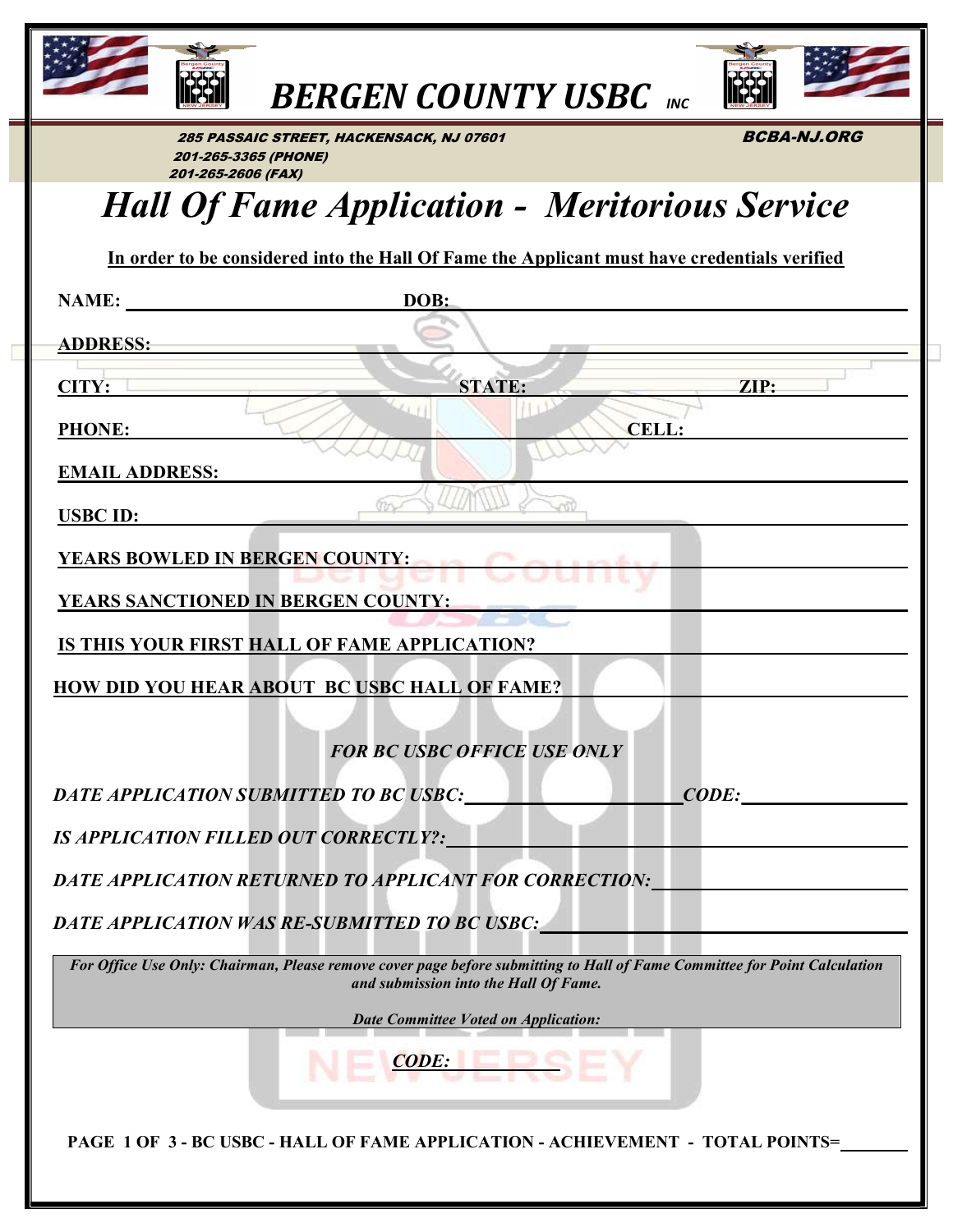

## **BERGEN COUNTY USBC INC**



**BCBA-NJ.ORG** 

285 PASSAIC STREET, HACKENSACK, NJ 07601 201-265-3365 (PHONE) 201-265-2606 (FAX)

 $CODE:$ 

## <u>1.</u> **SERVICE TO BERGEN COUNTY USBC**

In essay form, list any significant contributions and/or services rendered to the Bergen County USBC. List years of service in Bergen County, and any services provided by you, which was instrumental to Bergen County Success to strive as an Organization through the USBC.

| <b>CODE:</b>                                                                   |
|--------------------------------------------------------------------------------|
| <b>NEW JERSEY</b>                                                              |
|                                                                                |
|                                                                                |
| PAGE 2 OF 3 - BC USBC - HALL OF FAME APPLICATION - ACHIEVEMENT - TOTAL POINTS= |